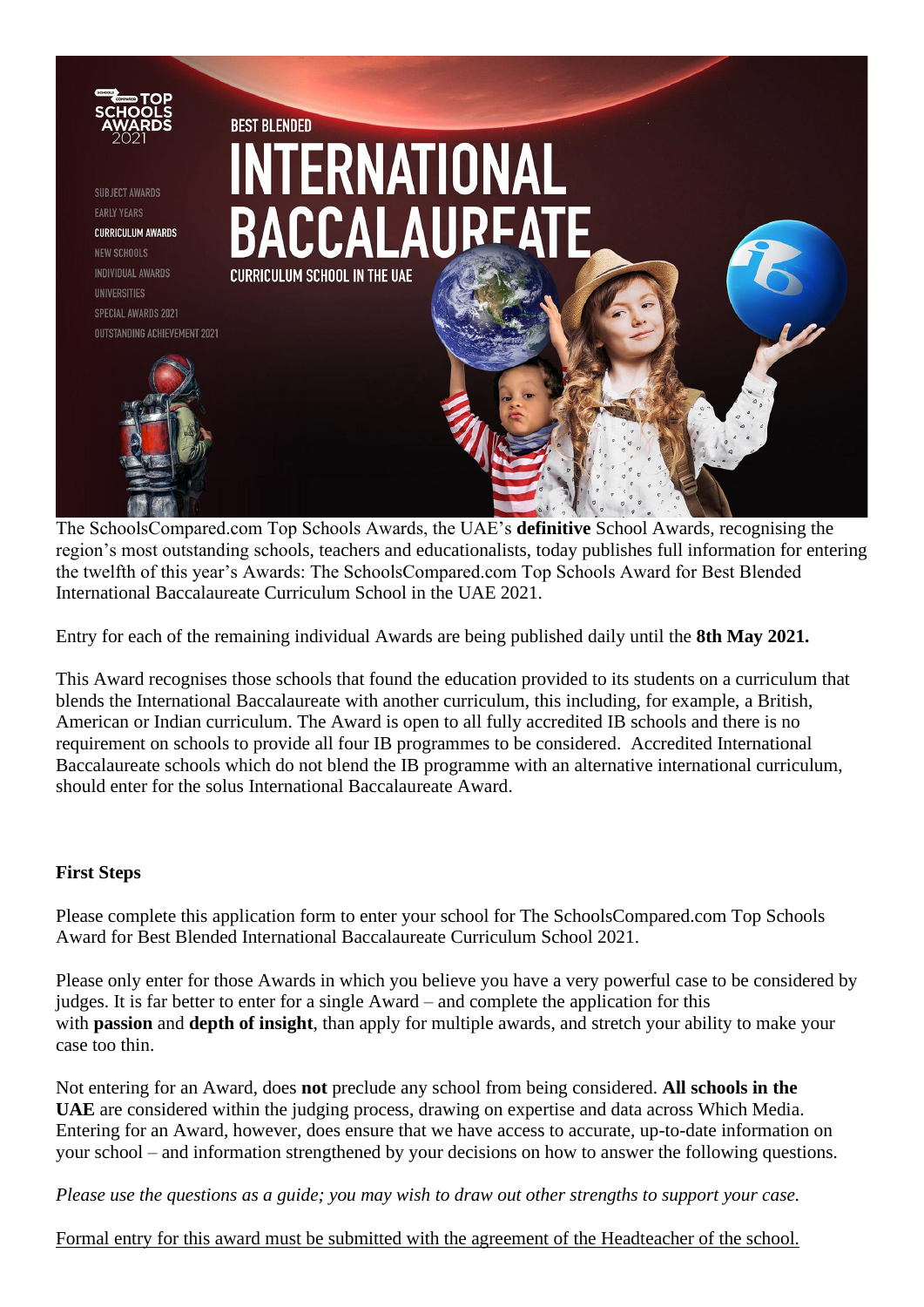





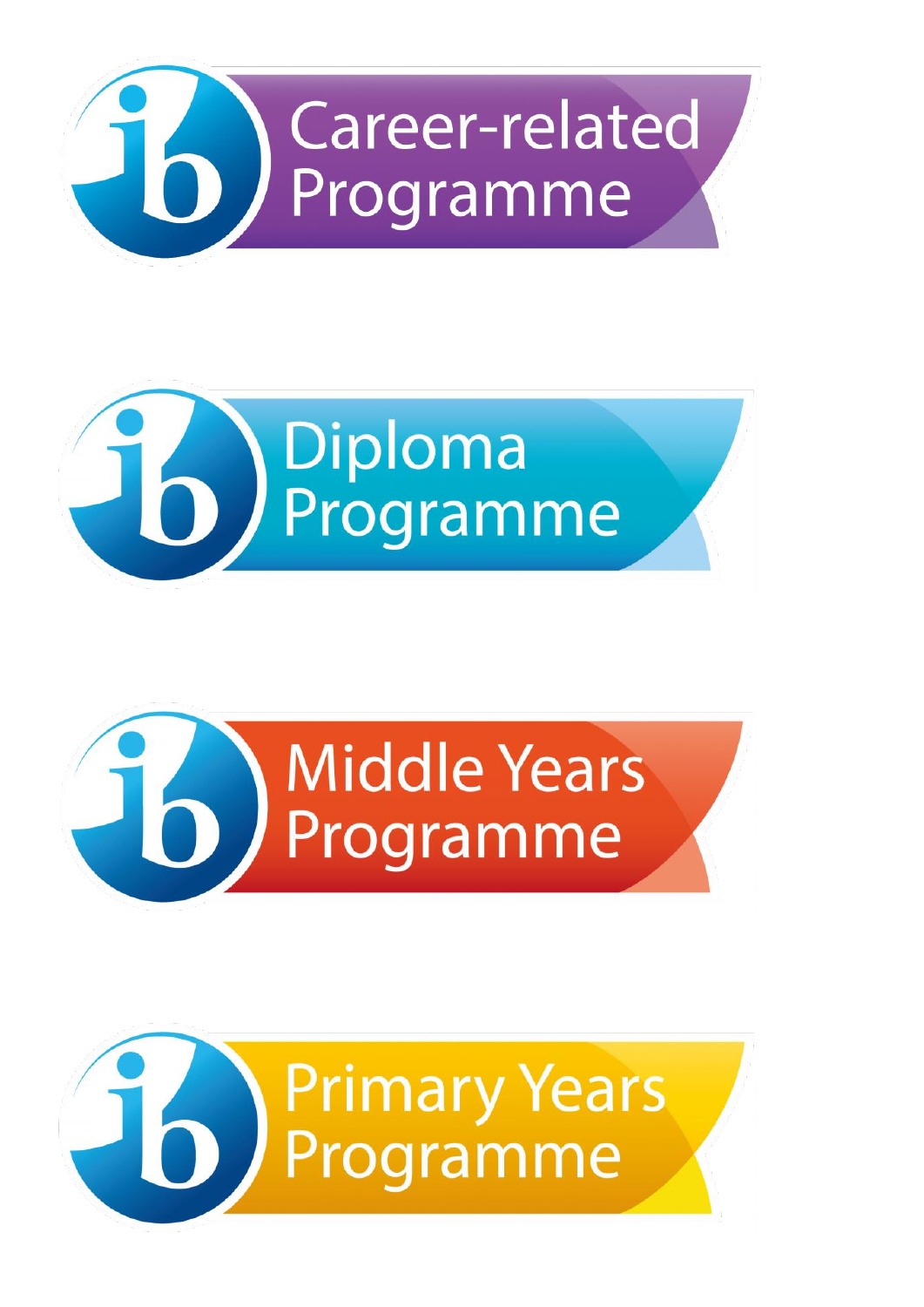## **BREADTH OF COURSE PROVISION AND MEETING THE NEEDS OF ALL CHILDREN**

## **Aim for 1000 - 2000 Words**

Support the case that your school provides outstanding breadth of (as applicable) academic, technical and ECA options for students to ensure that every child at your school can meet his or her individual ambitions, potential, and ability in full. Provide paragraphs answering the following: (1) How our facilities develop an outstanding education, academic and/or technical and whole child, for students at our school; (2) Our outstanding teachers; (3) Breadth of subject choice and how it specifically meets the needs of our intake policy; (4) What makes us different and where we excel; (5) Our slipstream graduation universities/colleges/industries; (6) Our financial investment in our teachers and students; (7) Our ethics; (9) Our approach to parents (10) Our alumni.

# **ENSURING THAT NO CHILD IS LEFT BEHIND**

## **Aim for 200 - 500 Words plus relevant statistical tables**

Support the case that your school provides value added achievement to ensure that every child leaves your school meeting or exceeding baseline (1) academic and (2) whole child expectations on joining your school. Please include a paragraph explaining why your school does/does not provide the International Baccalaureate Career-related Programme option for your students.

## **INVESTING IN CHILDREN**

## **Aim for 250 - 500 words.**

Support the case that your school ploughs back a percentage of investment into facilities and/or teacher salaries and/or resources and/or school improvements and/or specific initiatives to financially support parents/families, year-on-year, to improve and/or sustain education for children. Please detail your approach and investments. Please include a paragraph on how your school has sought to assist families and students impacted by Covid 19. Discus where you have focused the resources of your school during the last two years and the rationale for doing so. You may wish to provide context through discussion of previous investment and planned future investment over the next five years.

# **THE POWER OF A BLENDED INTERNATIONAL BACCALAUREATE CURRICULUM**

## **Aim for 500 words to 2000 words.**

Describe how and why an all-through blended International Baccalaureate curriculum education sets the global benchmark for an outstanding education for students. What are the stand-out features of an archetypal blended International Baccalaureate curriculum education - and how does your school meet and improve on these. Explain how you believe and hope that a blended International Baccalaureate curriculum based education will evolve over the next 10 years, and how your school is preparing for the opportunities ahead. Finally, consider the view that "[T]he UAE is uniquely placed to bring out the strengths of a blended International Baccalaureate curriculum education for students, strengths that alternative curriculum approaches cannot match."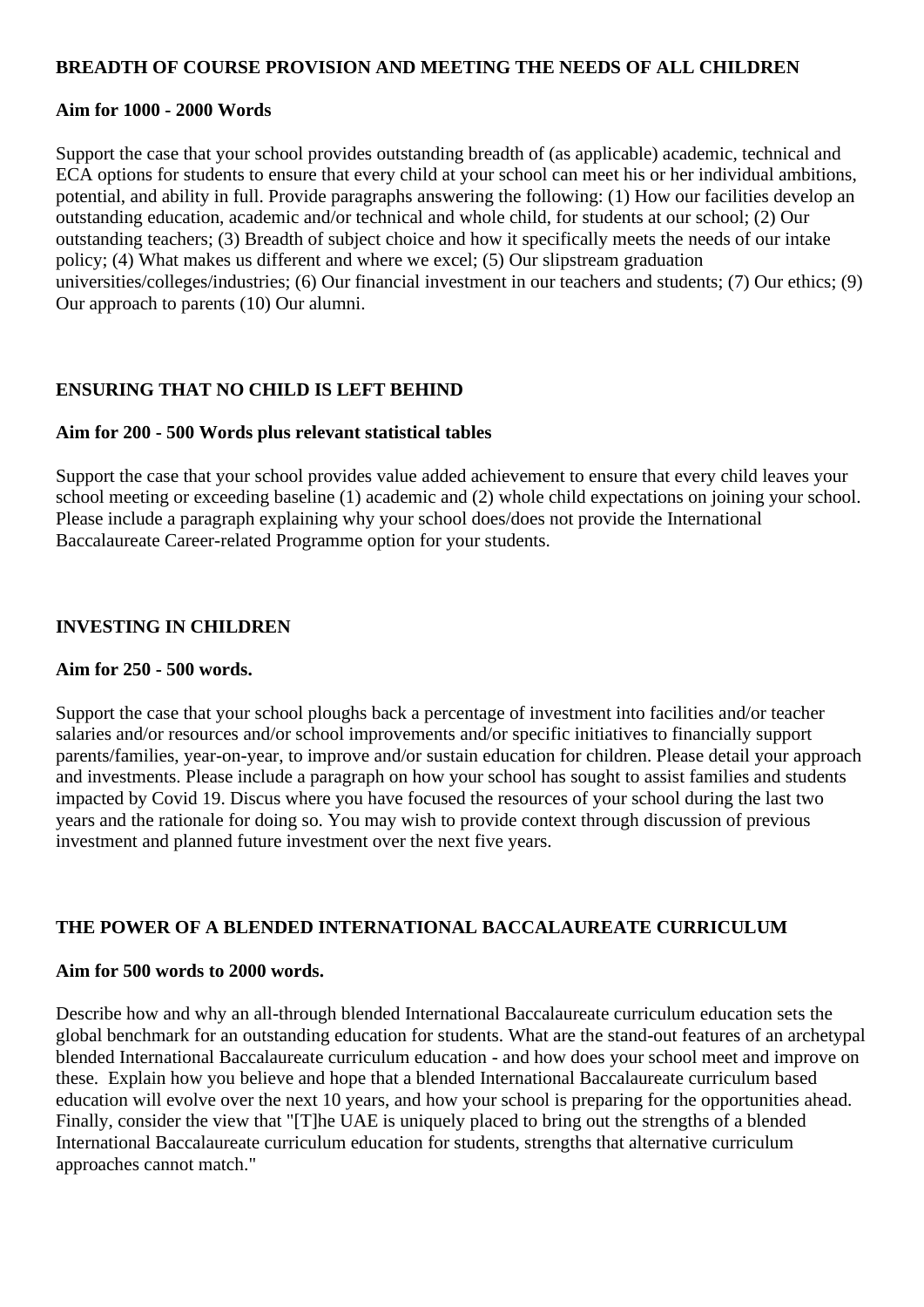## **STRENGTHENING YOUR CASE**

## **Aim for 500 Words**

*Focused on achievements this year and in the last full pre-Covid year*, provide information that is not included above that supports your application to be considered the benchmark Blended International Baccalaureate Curriculum School in the UAE **"against the odds."** Discuss how Covid 19 has impacted on the academic and whole child life of your school and how your school has responded.

# **SUPPORTING INFORMATION**

## Aim for 1000 - 2000 words.

Collate a document with evidence supporting the above, together with all areas of provision, investment, innovation and achievement that supports your school being considered the benchmark school for an International Baccalaureate Curriculum education in the UAE. This should include *at least* 2 quotations each from current students and parents at your school. A quotation should be included from each Heed of Department at your school outlining their ambitions for students and what makes their Department standout. Finally, a contextualising quote should be included from the School Principal highlighting the ethics, history, achievements of the school and its contribution to education, historic, current and planned, in the UAE. We are looking for passion, inspiration, meaningfulness and clear investment in the school's sense of purpose, values and deep-seated commitment to a blended IB Curriculum education for students in the evidence provided in this section.

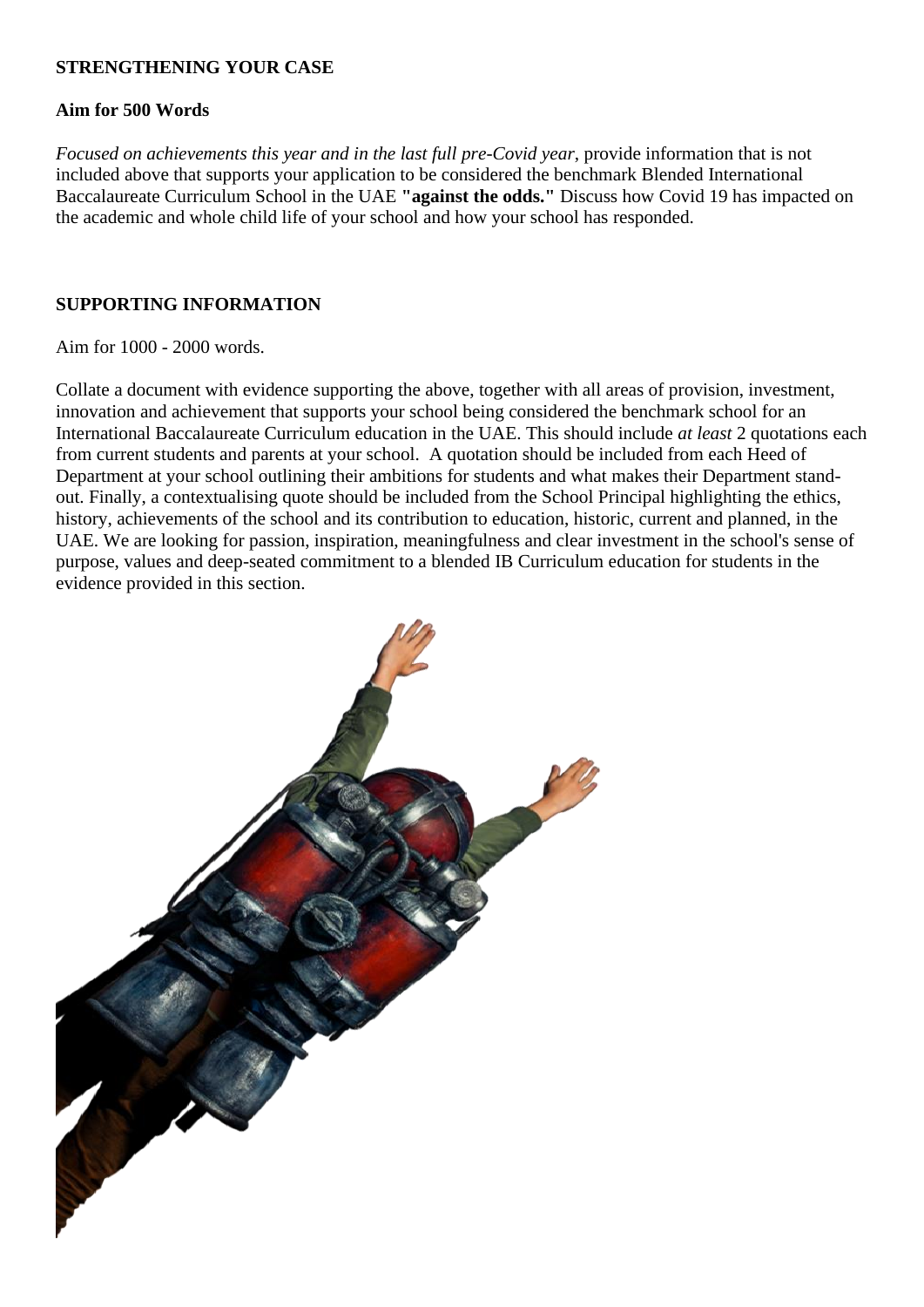# **MAKING AN IMPACT IN YOUR APPLICATION**

As part of the following application, you will strengthen your case considerably by *sending the following survey links to your students, teachers and parents*, asking them to independently provide feedback on your school as part of your entry to the Top Schools Awards 2021.

# **Teachers should complete the survey here**:

<https://whichschooladvisor.com/uae/surveys/the-teacher-survey>

## **Parents should complete the survey here:**

<https://whichschooladvisor.com/uae/surveys/school-survey>

# **Older students (Grade 10-12/Year 11-13) should complete the survey here:**

<https://whichschooladvisor.com/uae/surveys/the-student-survey>

The statistical results of these surveys are valued, shared with judges and used in our decision making.

In addition we use data provided to us under your school profile on the Which Media database. This can be accessed through our sister site *WhichSchoolAdvisor.com*.

In particular please complete the following sections from the Admin:

- Facilities
- Sports offering
- Scholarships and Bursaries
- Details
- Demographics
- Memberships and accreditations
- General info
- Fees

It is critical that the data relied on by judges is accurate and up-to-date. If you do not have a school account on our sister site, WhichSchoolAdvisor.com, please request one so you can update your review and admissions data here:

https://whichschooladvisor.com/uae/school-signup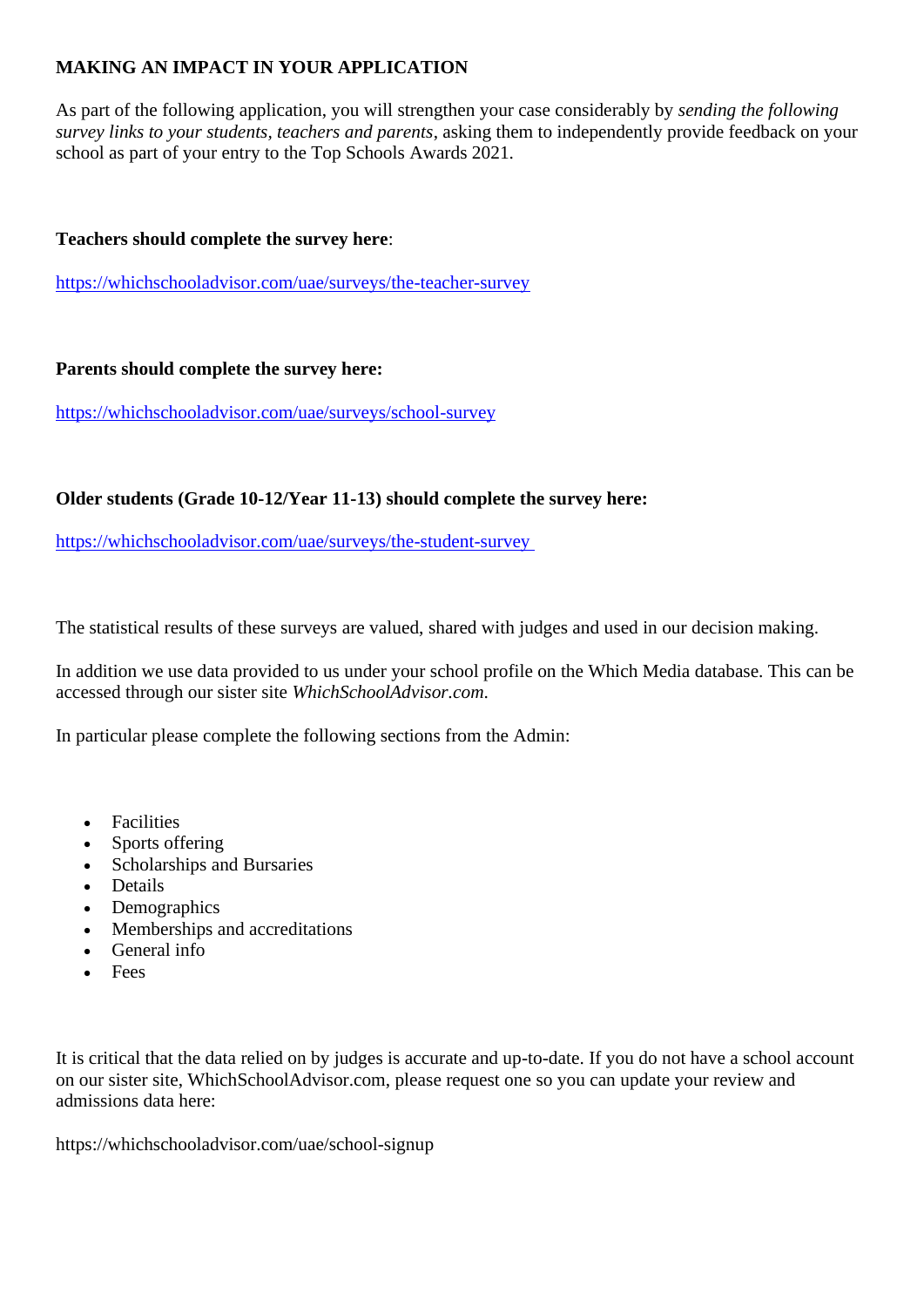

# **COMPLETE ENTRY**

**Please collate the above information in a Word document. High resolution (inspirational) photography, relevant film, PDF(s), together with any audio files, should be submitted separately with the Word file. Please also include a School Prospectus if that has been produced.**

**When your application is completed, these should be sent, in a single email, titled SCTSA21 IB BLENDED with your School Name, to:**

**SCTSA@schoolscompared.com**

**Please note: unless you** *specifically identify information that is confidential and sensitive and not for publication***,** *any information sent to us may be published and become a statement of public record***. It is vital therefor that information provided is accurate.**

**Completed entries must be received no later than 7th July 2021.**

#sctsa21 © SchoolsCompared.com. 2021. All rights reserved.